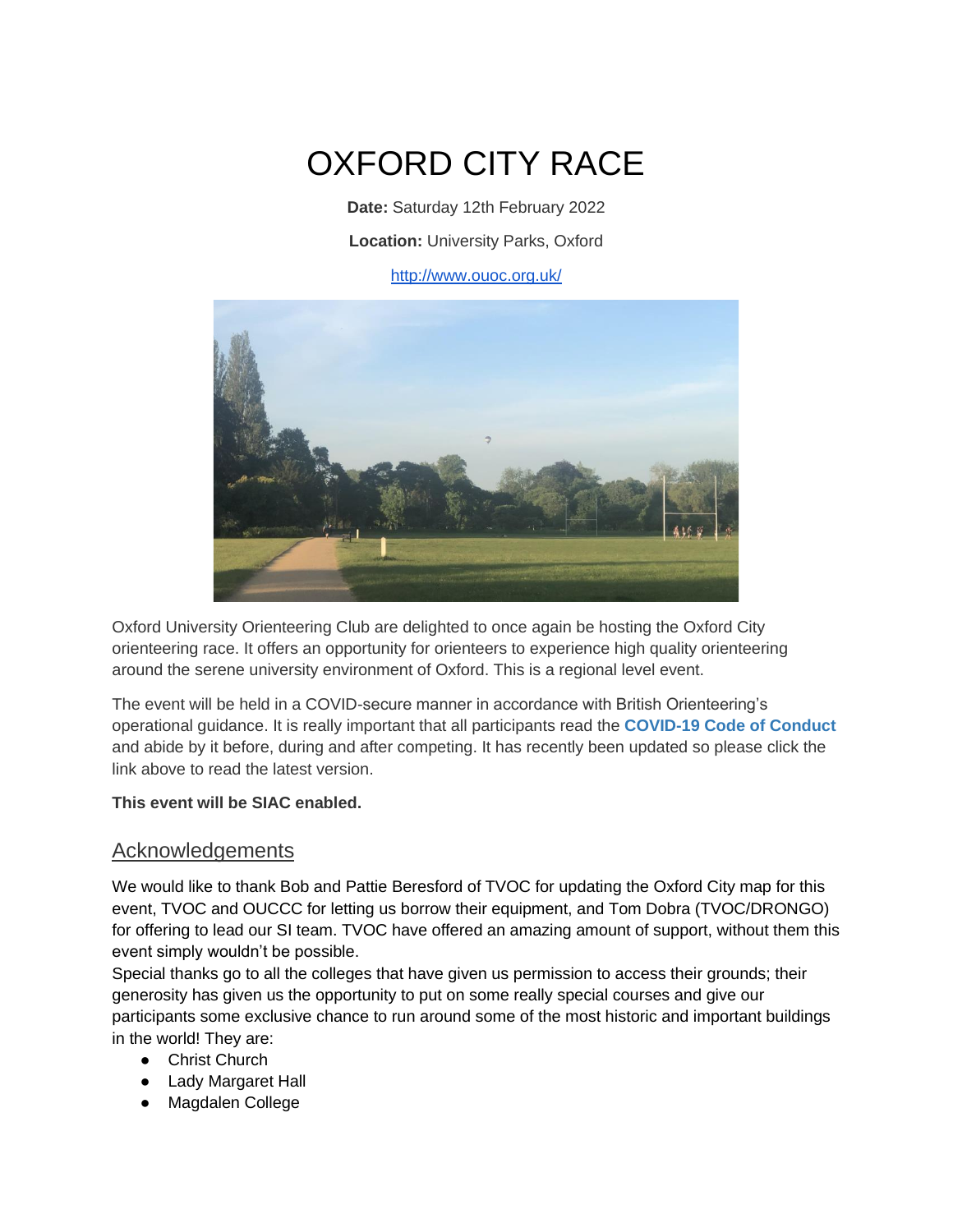- St Anne's College
- Trinity College
- University College
- Wadham College

We highly recommend that those of you who are looking for universities apply to them!

#### Directions/Parking

The assembly will be right in the heart of the city, located in the University Parks, providing a great opportunity for any tourist activities or simply lunch in one of Oxford's traditional old pubs following the event.

Parking in the centre of Oxford is difficult to find, and expensive (nearest post code is OX2 6PS). If coming by car, we strongly recommend you use Park & Ride. More information can be found at [https://www.oxford.gov.uk/parkandridesites,](https://www.oxford.gov.uk/parkandridesites) Watch for signs to Park & Ride locations as you approach the Oxford Ring Road.

Oxford is well served by rail and coach links from most major cities. The rail and coach stations are both about 20 minutes walk from University Parks.

# Terrain Description

An urban style race, in line with British Orienteering's urban event guidelines, providing winning times longer than traditional sprint races. The race will feature navigation through technical university campus terrain and enjoyable scenery as you race along the streets and Oxford's serene colleges.

The map has scale 1:5000. Recently updated by Bob and Pattie Beresford, TVOC.

On the NW entrance to the science area there is some building work that constantly changes but is still passable onto the streets:



This is done to illustrate that the building work is passable however routes through it may be narrower and less direct than they appear.

## **Safety**

Please pay attention to a few important safety points:

● Pay attention while crossing roads. Remember to keep an eye out for bicycles as there are lots of them and they are often very quiet.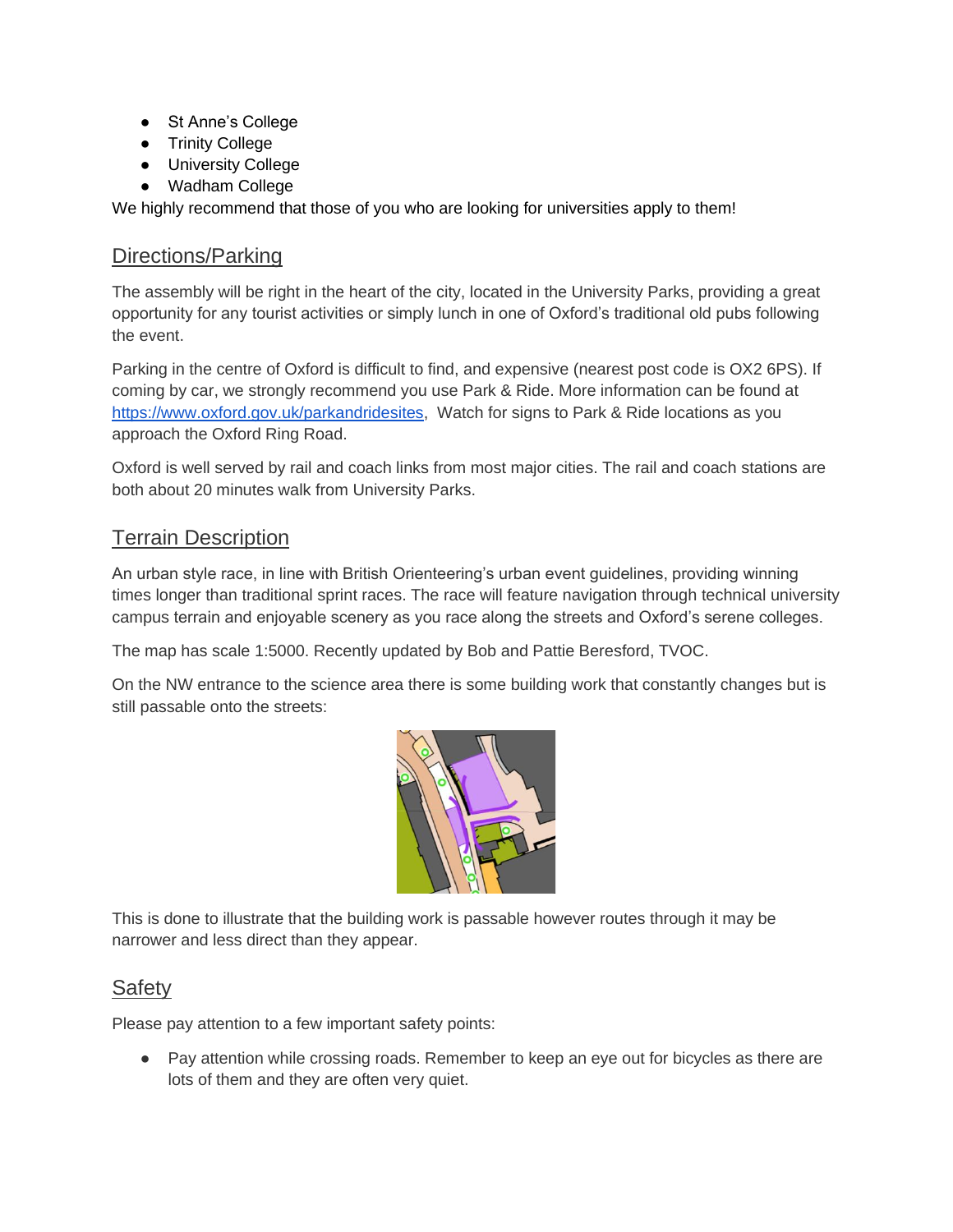- Dress for the conditions. Please bring plenty of warm clothes and a waterproof jacket. Wear shoes appropriate for running and/or walking.
- While there are lots of cafes and shops in Oxford, there are no food or drink stalls at the assembly area. Please remember to bring enough food and water for while you are at the event.
- Oxford is a very busy city. Please be considerate of other members of the public. Take special care while in any colleges to not collide with any residents or other runners as these areas often have lots of pinch points and blind bends.
- Please pay attention to all OOB areas, including construction sites.
- "Stranger Danger": Parents/Carers please remind children not to approach or talk to anybody who is not a marshal wearing a hi-vis jacket. The young junior course will be contained in University Parks which is generally safe but it is still a public park.
- Many stone slabs and cobbles are slippery when wet. If it is raining or wet please take care on these slippery surfaces.
- Please do not run around near any tents, tables or chairs in the assembly area.
- Please do not run across any fields marked as out of bounds. There is one rugby field that is not marked OOB but may still have rugby players on, courses do not go directly across it but please avoid it if there are people playing.

Please note that under exceptionally high winds or icy conditions we may be forced to cancel the event. Current weather forecasts are for 5-7 degrees Celsius and overcast skies. There are no weather warnings for Saturday at the time of writing.

We highly recommend taking a lateral flow COVID test before travelling to Oxford to reduce the transmission of coronavirus.

In case of emergency please use the phone number printed on the maps.

# Event Layout

Below is the layout for the assembly area.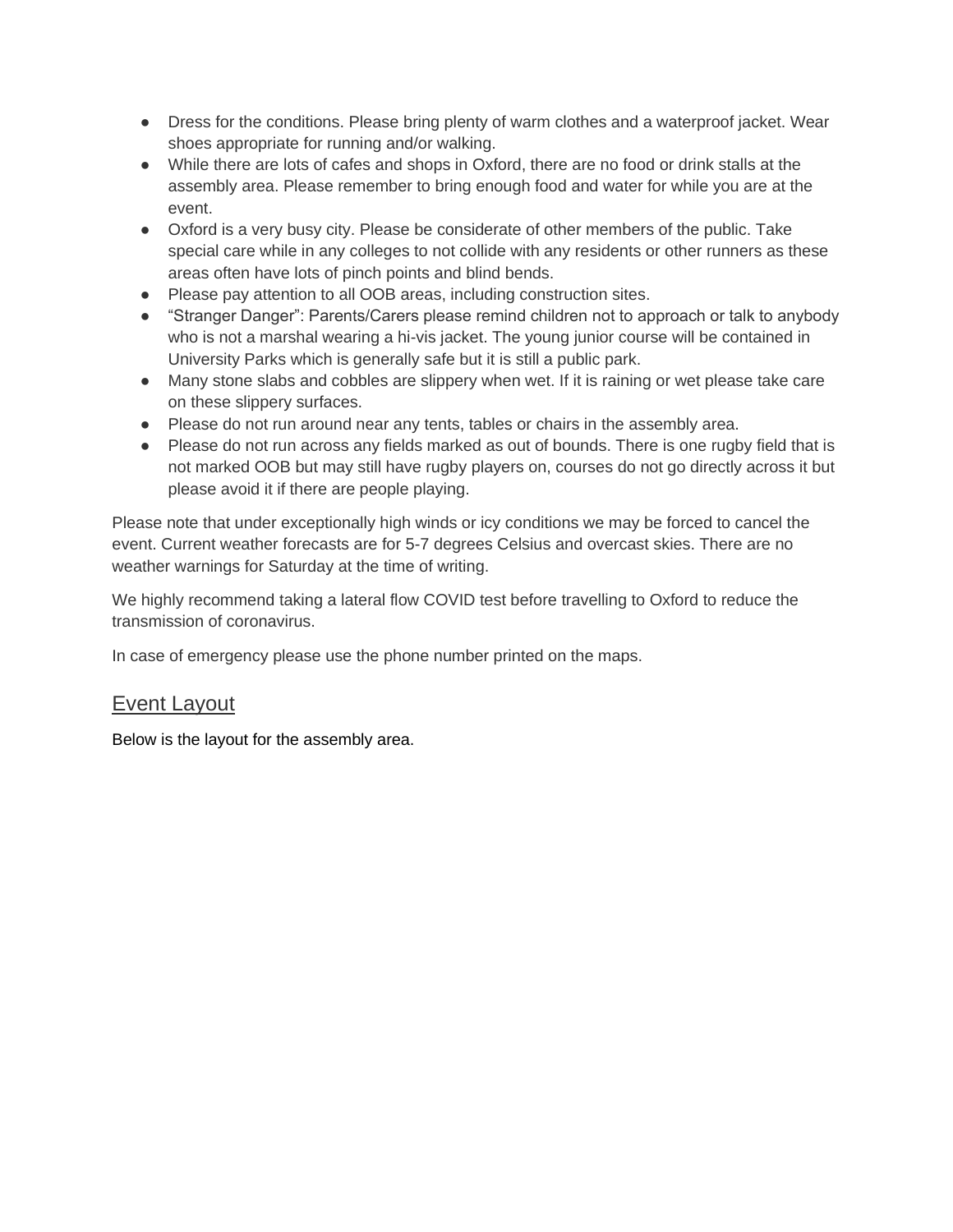

## **Courses**

Usual range of UK Urban courses and classes (provisional course lengths listed alongside class below):

| <b>Course Number</b> | <b>Classes</b>                                                             | <b>Distance</b>   |
|----------------------|----------------------------------------------------------------------------|-------------------|
|                      | Men's Open (MO)                                                            | 8.1 <sub>km</sub> |
| 2                    | Women's Open (WO), Men's Vet (M40+)                                        | 7.1km             |
| 3                    | Women's Vet (W40+), Men's Super Vet (M55+)                                 | 5.5km             |
| 4                    | Women's Super Vet (W55+), Men's Ultra Vet (65+)                            | 3.9 <sub>km</sub> |
| 5                    | Women's Ultra Vet (65+), Women's Hyper Vet (75+),<br>Men's Hyper Vet (75+) | 3.8km             |
| 6                    | Men/Women Junior (M/W16-)                                                  | 3.1km             |
|                      | Men/Women Young Junior (M/W12-)                                            | 1.7km             |

Please note that all distances quoted are straight line distances, the actual distance run will be further than this.

Courses 6 and 7 will be entirely within the confines of the University Parks, the science campus and (for course 6 only) Lady Margaret Hall college, so will not cross any roads. Competitors who are under 16 on 12th February may enter only classes M/W16- and M/W12-.